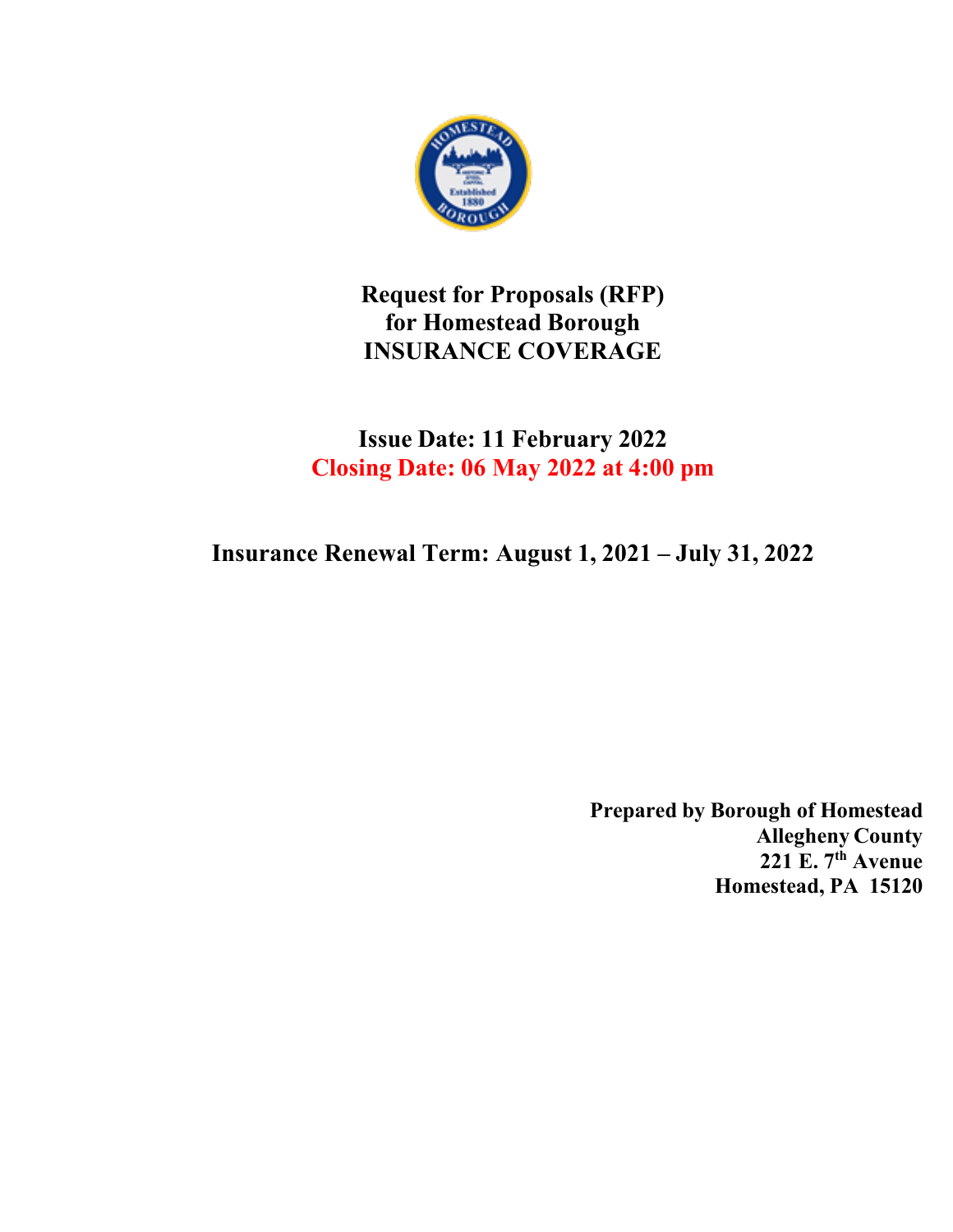

# Contents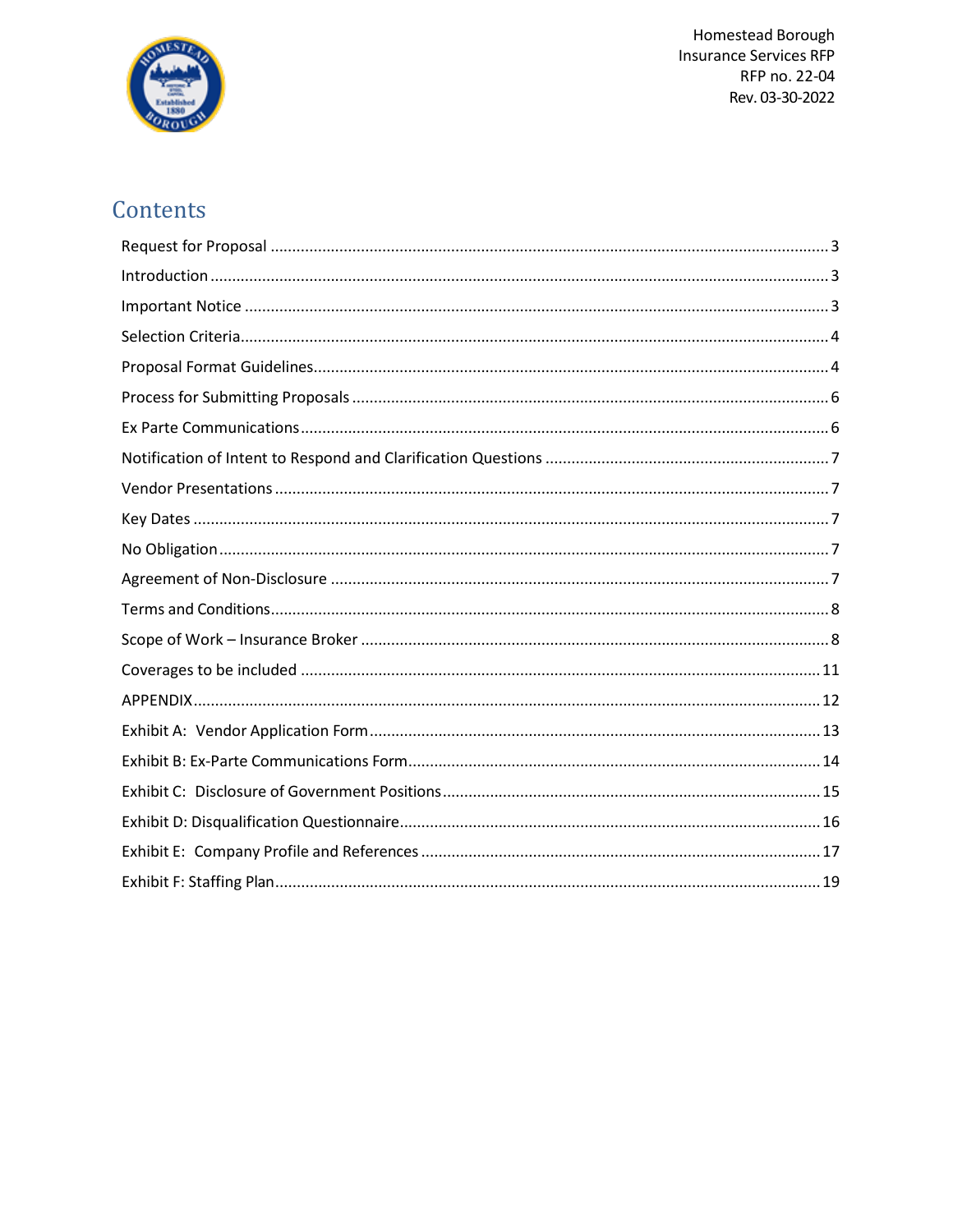

# <span id="page-2-0"></span>**Request for Proposal**

Homestead invites you to respond to this Request for Proposal (RFP). The focus of the RFP is to select a single organization to provide Insurance Brokerage Services to Homestead Borough .

# <span id="page-2-1"></span>**Introduction**

Homestead Borough is found within Allegheny County, Pennsylvania in the Mon Valley, seven miles (11 km) southeast of downtown Pittsburgh and is approximately .6 square miles with an estimated total population of 3,165 based on the 2010 census

The Borough employs twenty-seven full-time employees, 7 Council members and 1 Mayor. Operations include the Administration/Finance Departments, Code Enforcement, Public Works, Parking Enforcement, Tax Collection, and the Police Department. Homestead works under the strong Council/weak Mayor form of government, meaning the seven members of the Council set the rules and regulations for the Borough.

The Borough is full service supplying a wide range of services to its residents. These services include police; animal control; building safety regulation and inspection; street lighting; land use planning and zoning; housing and community development; maintenance and improvement of streets and related structures; traffic safety maintenance and improvement and recreational and cultural locations and events.

# <span id="page-2-2"></span>**Important Notice**

Homestead Borough has tried to provide all information available. It is the responsibility of each Proposer to review, evaluate, and where necessary, request any clarification prior to submission of a proposal. Proposers are not to contact any Borough personnel or elected officials with any questions or clarifications concerning this Request for Proposal (RFP). The Borough Manager will supply all official communication concerning this RFP. Any Borough response relevant to this RFP, other than through or approved by the Borough Manager is unauthorized and will be considered invalid.

If clarification or interpretation of this solicitation is considered necessary by Borough, a written addendum shall be issued and the information will be posted on the Borough's website at [www.homesteadborough.com.](http://www.homesteadborough.com/) Any interpretation of, or correction to, this solicitation will be made only by addendum issued by the Borough Manager's office. It is the responsibility of each Proposer to periodically check the Borough's website to ensure that it has received and reviewed all addenda to this solicitation. The Borough will not be responsible for any other explanations, corrections to, or interpretations of the documents, including any oral information.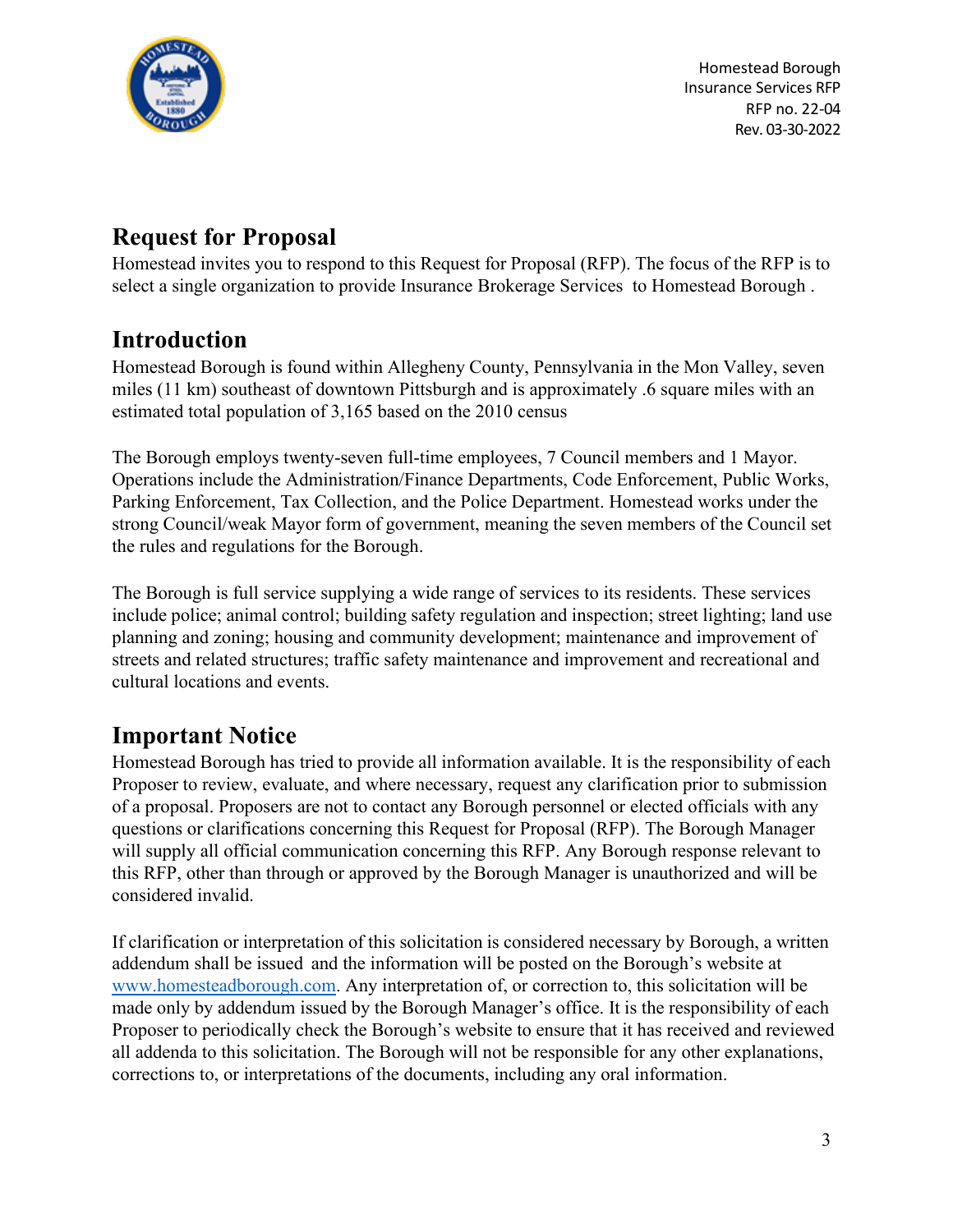

# <span id="page-3-0"></span>**Selection Criteria**

Homestead will use multiple criteria to select the most appropriate partner. Respondents are encouraged to be as aggressive and creative as possible in their proposals. The following list summarizes the major qualitative areas that will be evaluated, along with their overall weighting.

| 1. Company Experience and Capabilities | 35% |
|----------------------------------------|-----|
| 2. Approach and Methodology            | 25% |
| 3. Staffing                            | 20% |
| 4. Qualifications                      | 20% |

### <span id="page-3-1"></span>**Proposal Format Guidelines**

Please complete all sections of the RFP. If more material is required for one or more questions, please label attachments clearly and reference them in your response. Your response to this RFP will serve as the basis for the consideration of your potential as a partner. Each Proposal will adhere to the following order and content of sections. Proposal should be straightforward, concise and provide "layman" explanations of technical terms that are used. Emphasis should be concentrated on conforming to the RFP instructions, responding to the RFP requirements, and on supplying a complete and clear description of the offer. Proposals which appear unrealistic in terms of technical commitments, lack of technical competence or are indicative of failure to understand the complexity and risk of this contract may be rejected.

#### **The following Proposal sections are to be included in the Proposer's response:**

**Vendor Application Form and Cover Letter**: Complete Appendix B, Forms and attach this form to the cover letter. A cover letter, not to exceed three pages in length, should summarize key elements of the Proposal. An individual authorized to bind the Contractor must sign the letter. Indicate the address and telephone number of the contractor's office located nearest to Homestead, PA, and the office from which the project will be managed.

**Background and Project Summary Section:** The Background and Project Summary Section should describe your understanding of the Borough, the work to be done, and the objectives to be conducted.

#### **Company Experience and Capabilities:**

- 1. Identify the years of experience your firm and the principals who will be assigned to work with the Borough have in providing services for governmental agencies. Please indicate years of experience both on a firm and an individual basis.
- 2. Briefly discuss and provide examples that illustrate the firm's resources, commitment and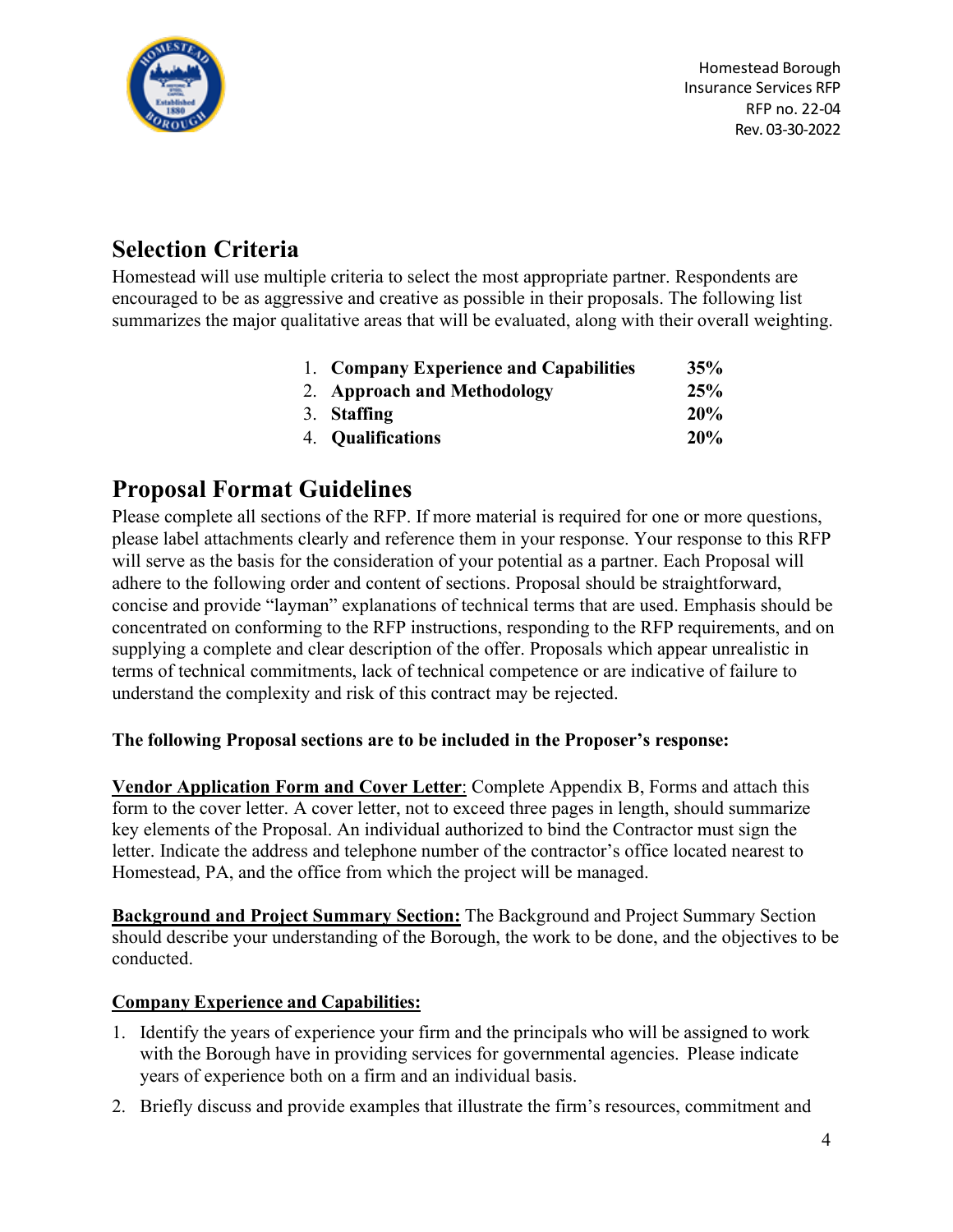

demonstrated ability to complete all components of all projects in a timely manner, including but not limited to, attending meetings, advising staff on matters specific to the scope of service, preparing and presenting reports to Borough staff and members of Council, and assisting with due diligence and disclosure processes relevant to the scope of services.

**Staffing:** Supply a list of individuals(s) who will be working on this project and indicate the functions that each will perform and anticipated hours of service of everyone. Include a resume for each designated individual. Upon award and during the contract period, if the contractor chooses to assign different personnel to the project, the Contractor must submit their names and qualifications including information listed above to the Borough for approval before they begin work.

**Qualifications:** The information requested in this section should describe the qualifications of the firm or entity, key staff and sub-contractors performing projects within the past five years that are similar in size and scope to prove competence to perform these services. Information shall include:

- 1. Names of key staff that participated on named projects and their specific responsibilities with respect to this scope of work.
- 2. A summary of your firm's or entity's demonstrated capability, including length of time that your firm has provided the services being requested in this Request for Proposal.
- 3. For private Proposers, provide at least five references that received similar services from your firm. The Borough of Homestead reserves the right to contact any of the organizations or individuals listed. Information provided shall include:
	- Client name
	- Project description
	- Project start and end dates
	- Client project manager name, telephone number, and e-mail address.

#### **Disclosures:**

- 1. Describe any administrative proceedings, claims, lawsuits, or other exposures pending against the Proposer.
- 2. Please disclose all past or current business and personal relationships with any current Homestead elected official, appointed official, Borough employee, or family member of any current Homestead elected official, appointed official, or Borough employee. **Any past or current business relationship may not disqualify the firm from consideration.**

**Checklist of Forms to Accompany Proposal**: As a convenience to Proposers, following is a list of the forms, included as appendices to this RFP, which should be included with Proposals:

- 1. Vendor Application Form
- 2. Company Profile & References
- 3. Ex Parte Communications Certificate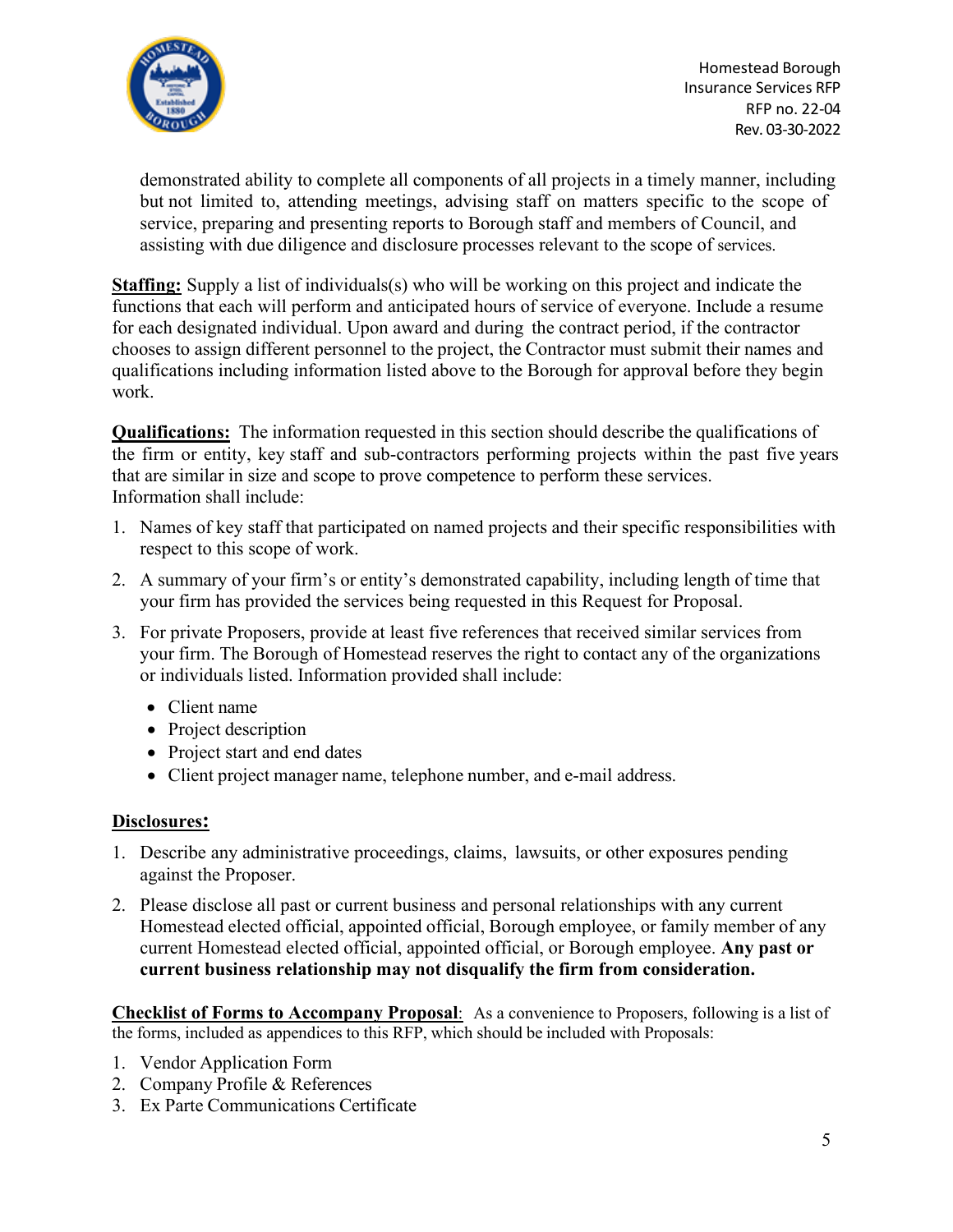

- 4. Disclosure of Government Positions
- 5. Disqualifications Questionnaire
- 6. Staffing Plan

# <span id="page-5-0"></span>**Process for Submitting Proposals**

**Content of Proposal:** Proposals should include responses all requested information, such as qualifications of the individuals that will be assigned to the Borough and a list of municipal references

**Number of Proposals:** Submit one (1) original (stamped original) and eight (8) copies of the proposal and accompanying documents plus one electronic copy/flash drive. If a conflict between the original and any hard copy or disk copy, the original shall control.

**Submission of Proposal:** Complete written proposals must be sent in sealed envelopes marked and received no later than 4:00 P.M. on 06 May 2022 to the address below. Proposals will not be accepted after this deadline. Faxed or emailed proposals will not be accepted. **NO EXCEPTIONS**.

#### **Vanessa McCarthy-Johnson, Manager Homestead Borough 221 7th Avenue Homestead, PA 15120**

**Inquiries:** Questions about this RFP must be directed in writing via email to [info@homesteadborough.com.](mailto:info@homesteadborough.com.)

### <span id="page-5-1"></span>**Ex Parte Communications**

Proposers and Proposers' representatives should not communicate with the Council members about this RFP. In addition, Proposers and Proposers' representatives should not communicate outside the procedures in this RFP with an officer, employee or agent of the Borough, including any member of the evaluation panel, with the exception of the Borough Manager. Proposers and their representatives are not prohibited, however, from making oral statements or presentations in public to one or more representatives of the Borough during a public meeting.

A "Proposer" or "Proposer's representative" includes all the Proposer's employees, officers, directors, consultants and agents, any subcontractors or suppliers listed in the Proposer's

Proposal, and any individual or entity who has been requested by the Proposer to contact the Borough on the Proposer's behalf. Proposers shall include the Ex Parte Communications Form, **Exhibit B** with their Proposals certifying they have not had or directed prohibited communications as described in this section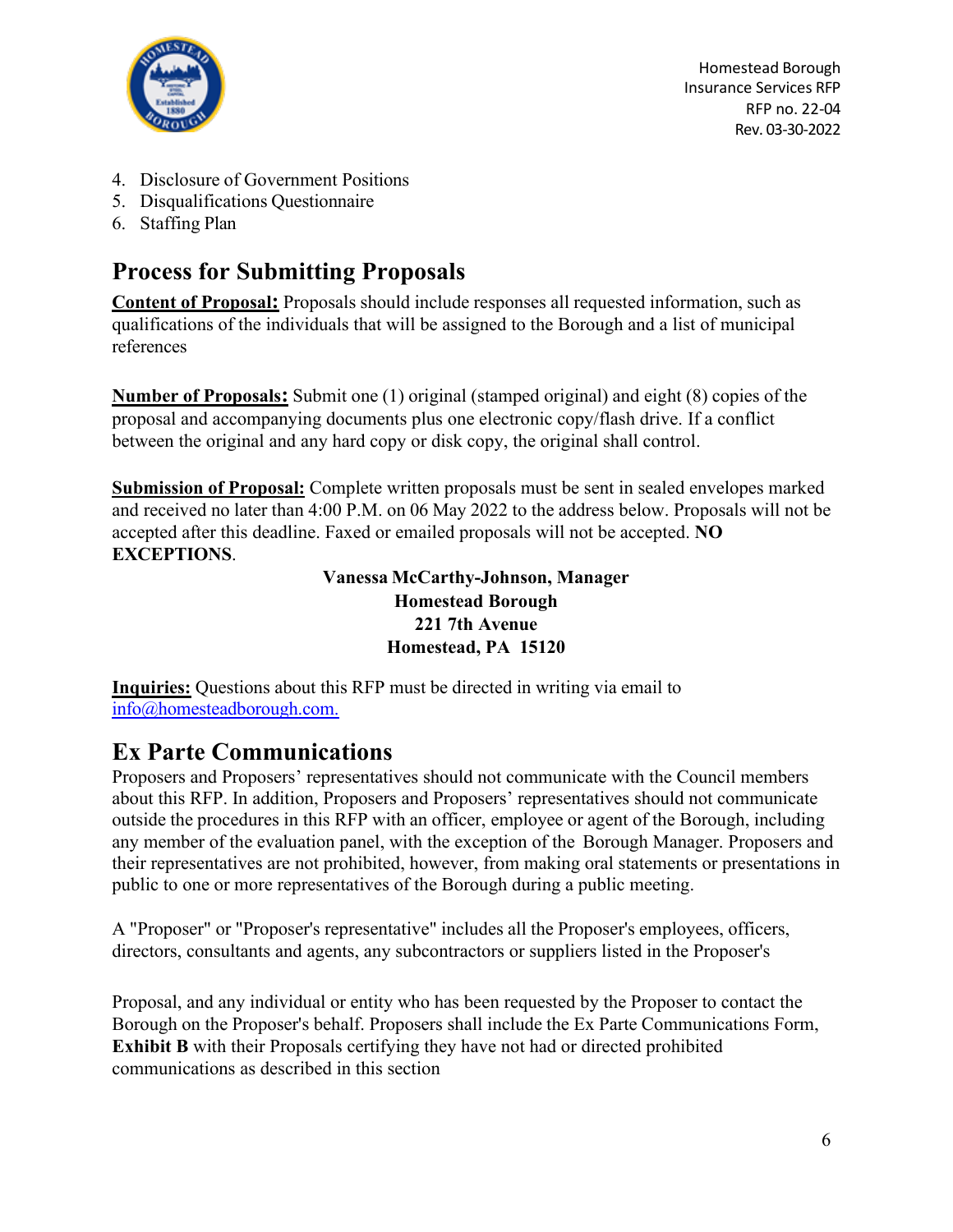

# <span id="page-6-0"></span>**Notification of Intent to Respond and Clarification Questions**

Please indicate your intention to respond, by email, to the above email address by the *Intent to Respond and Questions Due* date outlined in the *Key Dates* table below. In addition, please provide the contact details of the individual responsible for coordinating your RFP response. At the same time, we ask that you submit any clarification questions regarding the RFP. Answers will be provided to all respondents by the *Answers Provided* date.

#### <span id="page-6-1"></span>**Vendor Presentations**

Our intention is to hold presentations/demonstrations with one or more firms on the *Presentations* dates indicated in the *Key Dates* table below. The presentations will be held at Homestead Borough Building, 221 E.  $7<sup>th</sup>$  Avenue, Homestead, PA 15120, and we will endeavor to provide the successful firms with as much advance notice as possible.

#### <span id="page-6-2"></span>**Key Dates**

| Event       | <b>RFP Re-</b><br><b>Issued</b> | Intent to<br><b>Respond and</b><br><b>Questions Due</b> | <b>Answers</b><br>Provided | <b>Proposals</b><br>Due | <b>Presentations/</b><br><b>Interviews</b><br>(If held) | <b>Final award</b> /<br><b>Decision</b> |
|-------------|---------------------------------|---------------------------------------------------------|----------------------------|-------------------------|---------------------------------------------------------|-----------------------------------------|
| <b>Date</b> | 02/11/2022                      | 04/22/2022                                              | 04/29/2022                 | 05/06/2022              | 06/09/2022                                              | 06/16/2022                              |
| <b>Time</b> | $9:00$ a.m.                     | $4:00$ p.m.                                             | $4:00$ p.m.                | $4:00$ p.m.             | $5:00$ p.m.                                             | $6:00$ p.m.                             |

# <span id="page-6-3"></span>**No Obligation**

The submission of a proposal shall not in any manner oblige Homestead Borough to enter a contract or to be responsible for the costs incurred by your organization in responding to this request. Homestead Borough reserves the right to reject all proposals in its sole discretion, and to negotiate the terms of the contract, including the contract amount, with the selected respondent(s) prior to entering a contract. If none of the proposals are deemed acceptable, Homestead Borough reserves the right to seek additional proposals after the proposal date. The successful respondent will be required to comply with all Equal Opportunity laws and regulations as well as other federal, state, and local regulations.

Recommendation for award is contingent upon the successful negotiation of final contract terms. Negotiations shall be confidential and not subject to disclosure to competing Proposers unless an agreement is reached. If contract negotiations cannot be concluded successfully within a period determined by the Borough, the Borough may terminate negotiations and commence negotiations with the next highest scoring Proposer or withdraw the RFP.

# <span id="page-6-4"></span>**Agreement of Non-Disclosure**

This document is proprietary and shall not be disclosed to any other party. It is designed, developed and submitted to potential partners of Homestead Borough solely for the benefit of Homestead Borough.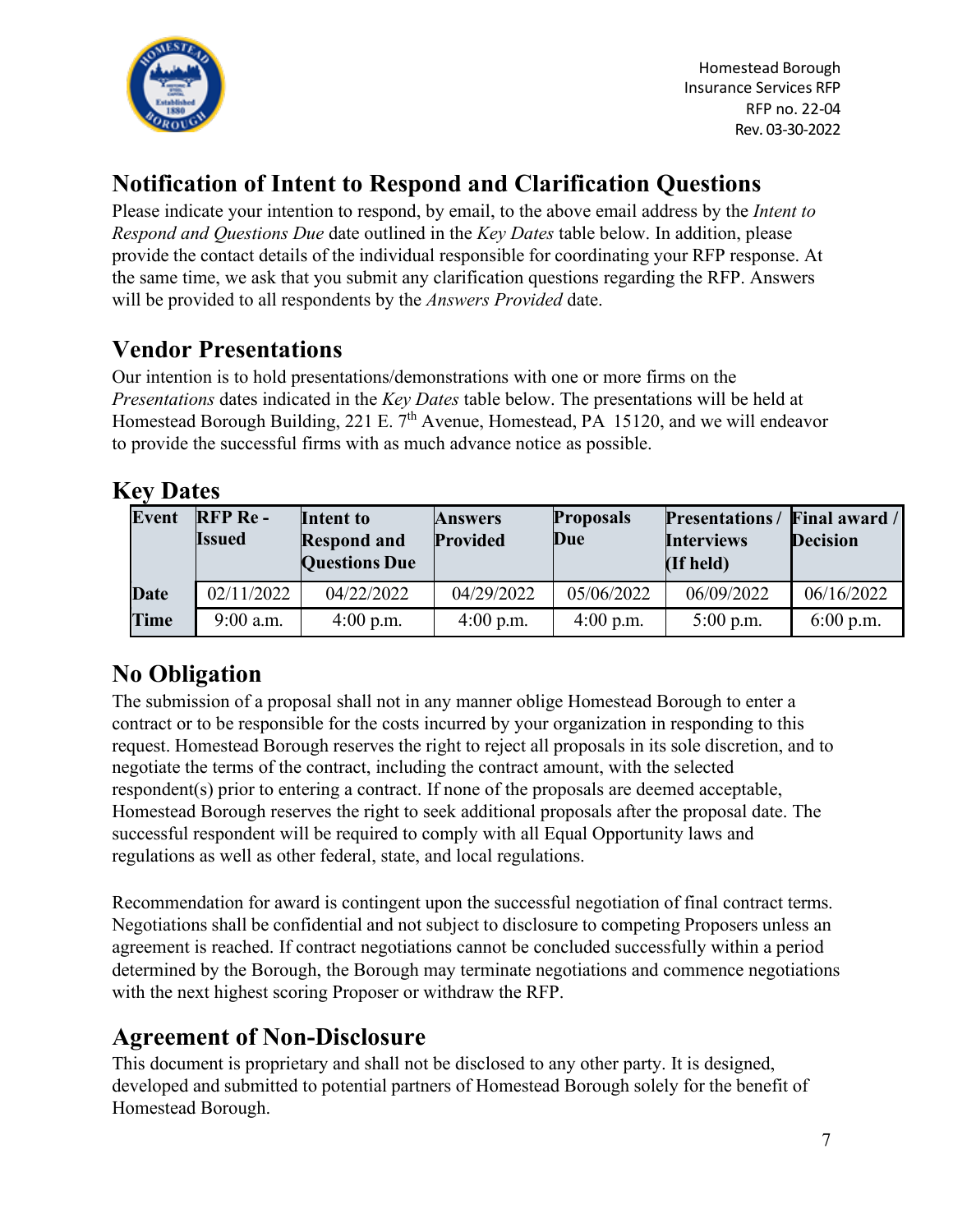

### <span id="page-7-0"></span>**Terms and Conditions**

- This Proposal solicitation does not commit Homestead Borough to enter into any agreement or to pay any costs incurred in the preparation of any proposal.
- Selection of a provider will be within the discretion of the Borough, or the pension board as its representative.
- The Borough reserves the right to reject or disqualify any Proposals pursuant to the selection criteria and minimum requirements for a provider.
- It is the responsibility of each provider to carefully examine the requirements before submitting.
- Phone calls will neither be accepted nor returned.

#### *A person who knowingly makes a material misstatement or omission on this disclosure form will be prohibited from entering a contract with Homestead Borough for three years.*

# <span id="page-7-1"></span>**Scope of Work – Insurance Broker**

- 1. Assigned Personnel: The BROKER shall designate a Principal to be assigned to this account to function as the primary contact for the BOROUGH. The BOROUGH must approve the principal and any other personnel assigned to perform services for the BOROUGH (hereafter collectively referred to as "assigned personnel"). If for any reason the BOROUGH finds, in its sole discretion, that the service provided by any assigned personnel is unsatisfactory, the BROKER will agree to assign replacement personnel that must also be approved by the BOROUGH. Personnel assigned to the account must have a minimum of five (5) years full time experience as a broker and a minimum of five (5) years' experience with public agency insured and self-insured insurance program management is preferred. BROKER shall provide proof of professional errors and omissions insurance coverage in an amount not less than \$10,000,000.
- 2. The BROKER must be currently licensed by the State of Pennsylvania.
- 3. To address these issues in the most prudent, productive and fiscally responsible manner, a long-term relationship with a well-established broker is imperative. Proposers are not to respond by providing insurance quotations. Contact with carriers for the purpose of preparing proposals is not to be made as you are NOT to approach any markets at this time. Proposals will be limited to presentations of service capabilities as they relate to the Borough's various exposures to loss.

**Audit** The BROKER will cooperate with the BOROUGH and make available all files and records available for audits.

Program administration shall include, but not be limited to the following:

1. Function as an independent insurance advisor to the Borough and proactively provide ongoing unbiased professional advice and recommendations that benefit the Borough.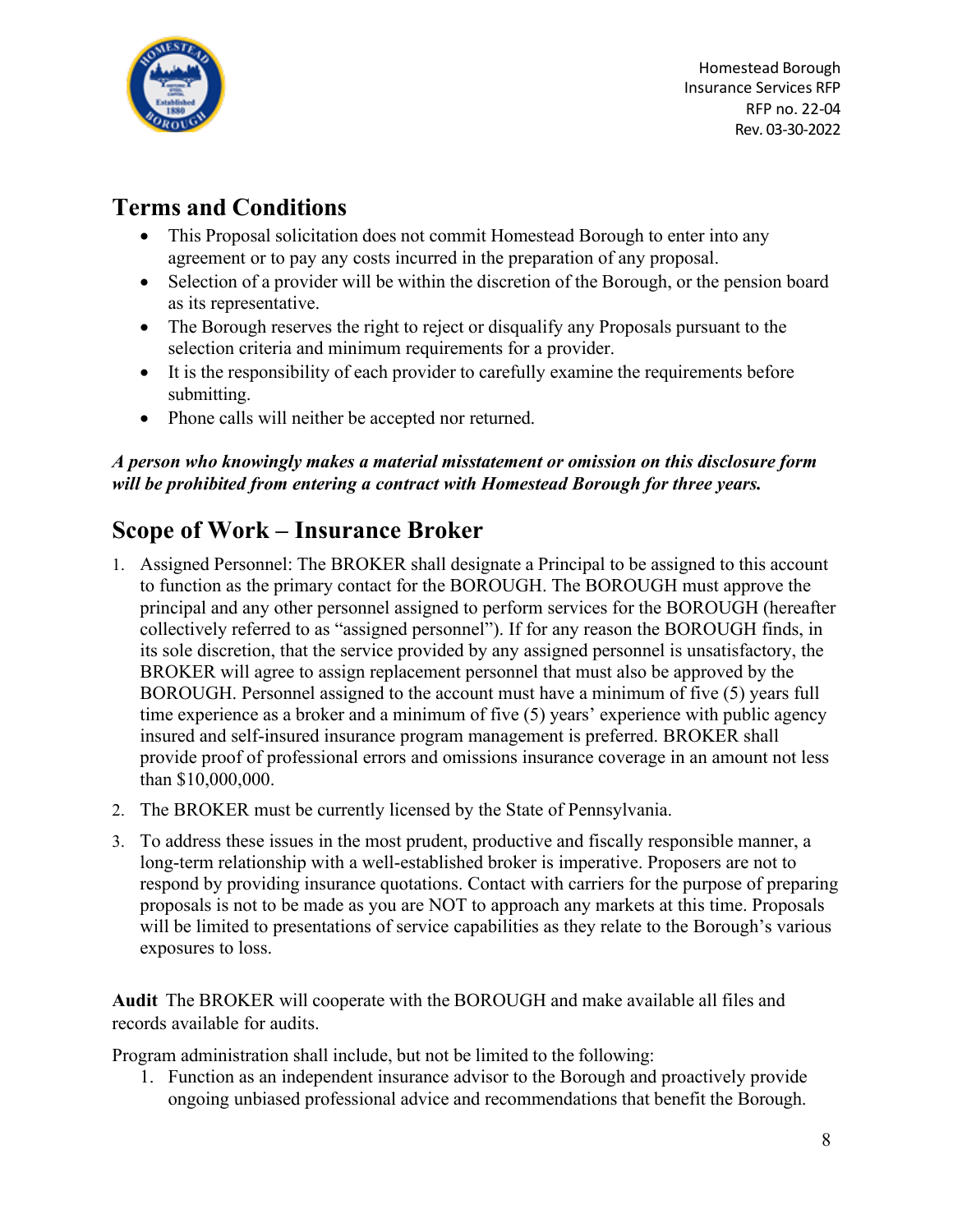

- 2. Proactively provide ongoing review and analysis of the Borough's insurance programs and identification of risk transfer and risk financing options.
- 3. Be familiar with the major exposures of the Borough.
- 4. Be familiar with the coverage provided by all relevant insurance policies and documents issued to the Borough.
- 5. Assure that insurance policies are placed in a timely manner, without lapses in coverage periods, with reputable and financially responsible insurers.
- 6. Provide service for the insurance policies placed for the Borough including processing all changes and endorsements and verifying the accuracy of invoices within a reasonable time.
- 7. Provide early warning of rate and coverage changes or renewal problems through a process to be mutually agreed upon with the Borough.
- 8. Upon request of the Borough, but at least once a year, provide a comprehensive report that reviews all the Borough's insurance programs.
- 9. Through a mutually agreed upon process, monitor the Borough's operations and loss exposures and make any appropriate recommendations for coverage changes or new coverage.
- 10. Be available to answer questions or obtain answers from underwriters for policy coverage questions.
- 11. Meet with Borough staff and designated representatives as reasonably requested.
- 12. Provide consultation service and written reports as normally expected of a professional broker to a large client.
- 13. Provide loss control services and assistance with claims as requested by the Borough.
- 14. Assist in analyzing loss exposures from existing and new operations, and determine the appropriate risk management alternatives, including types, availability, costs and extent of coverage that should be considered.

Brokerage and consulting services must be provided for annual policy renewals and on an as needed basis. The selected broker must provide a thorough renewal presentation each year at least thirty (30) days before current policy expiration date with policy recommendations to include an analysis of available alternatives in consideration of Borough's exposures.

Brokerage services must also include market research, policy endorsements, certificates of insurance, and coverage consultation on claims filed against the Borough. The Broker will also advise on a continuing basis, and in a timely manner, of all significant matters and developments regarding carrier service issues.

#### **Special Requirements**

**A. Period of Agreement -** The selected broker will be appointed as the Borough's Broker(s) of Record for property/casualty and other insurance as required for a period of three 3) years with two (2) additional one-year options, at the Borough's sole discretion. Appointment as Broker of Record creates no right to reappointment or continued service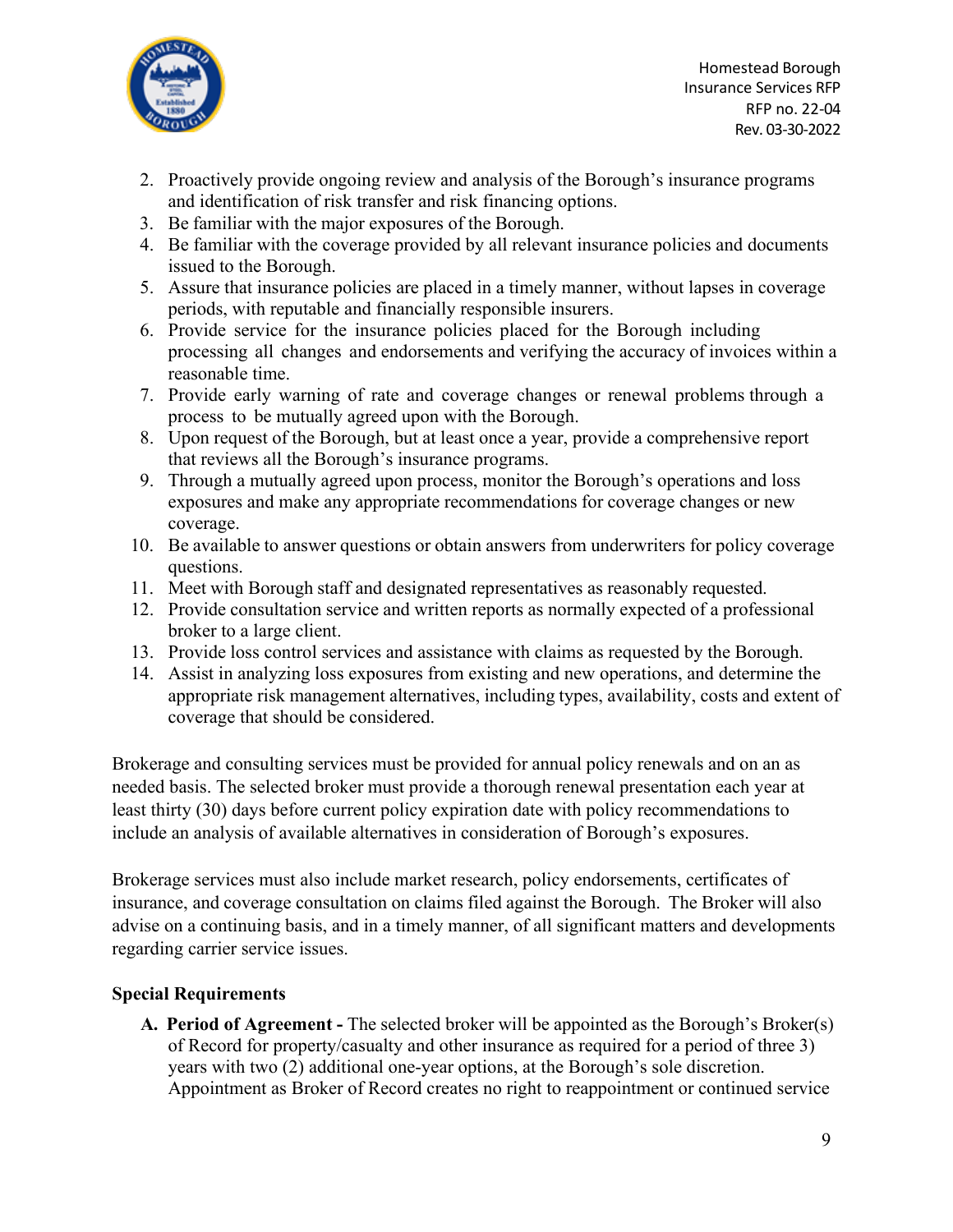

- **B. Policy Review -** Review policies and other documents in detail within 14 days of receipt of the documents. Check the wording and accuracy of each policy, binder, certificate, endorsement or other document received from insurers. Ensure that the intended coverage is provided, all coverage, terms, conditions and other wording is complete and accurate, and in compliance with financial arrangements and administrative procedures acceptable to the Borough. Obtain revisions needed to achieve compliance with coverage request.
- **C. Policy Amendments -** Process requests for additions or deletions to policies within five (5) business days of receipt. Provide follow-up with insurer that the insurer has managed the request. Advise in writing of any changes to insurance policy(ies) within 14 days.

#### **D. Marketing**

- 1. Monitor expiration dates of policies and provide the Borough with written notification at least 90 days prior to expiration, including a description of information needed to process the renewal.
- 2. Develop and implement a marketing strategy, including identifying potential markets, for program renewals at least 90 days before policy expiration.
- 3. Develop underwriting information and assist in gathering and organizing exposure and loss data for renewals of policies placed.
- 4. Work with carriers to design policies and programs most advantageous to the Borough for coverage of exposures, policy form, exclusions, deductibles, selfinsured retentions, coordination with other policies, costs and other pertinent factors.
- 5. Market renewal coverage for the Borough by obtaining timely and competitive quotations

from available and responsible insurers & re-insurers.

- 6. Provide quotations to the Borough at least thirty (30) days prior to insurance policy expiration unless otherwise approved by the Borough.
- 7. If requested by the Borough, provide the Borough with copies of declination letters and all premium quotes received with a summary of coverage explaining deficiencies or benefits of the quote compared to the recommended insurance program.
- 8. Provide quotations for specialized types of insurance, as requested by the Borough.

#### **E. Claims**

- 1. Assist the Borough staff, as necessary, with filing claims.
- 2. Work with outside claims adjustors, as necessary.
- 3. Represent the interests of the Borough in policy interpretation and other negotiations with insurance carriers.
- 4. Assist the Borough with review of claim reserves and represent the Borough to the insurer regarding requested explanation or reduction of reserve amounts. Follow- up with insurer as necessary until resolution of any reserve reduction requests are done or until claim is closed.
- 5. Supply annual summaries by policy year for each of the last five years indicating total number of losses by type for each line of coverage and showing earned premium, incurred losses and loss ratio.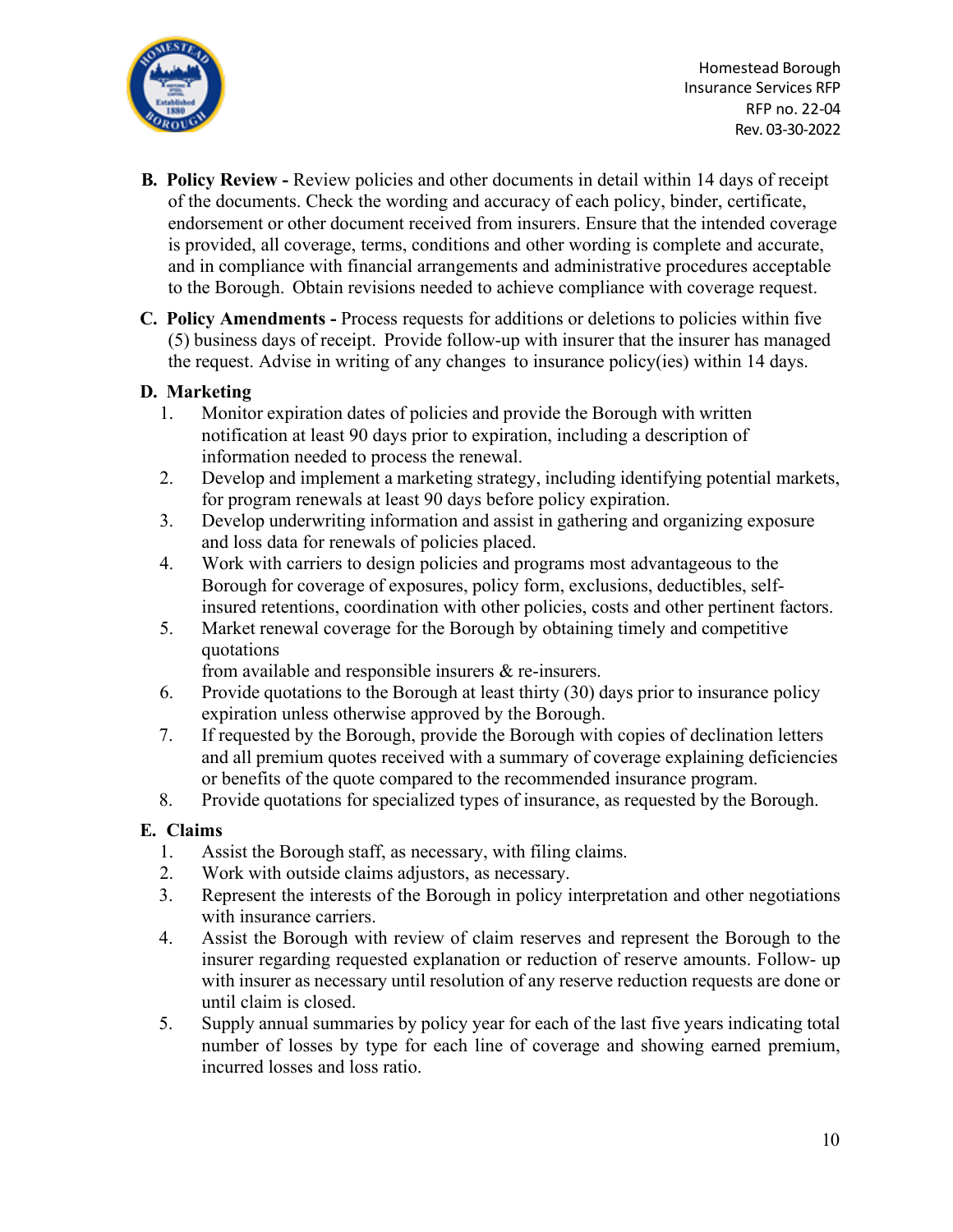

- **F. Certificates of Insurance -** Issue certificates of insurance within three (3) business days following the date of request.
- **G. Contract Review -** Review contracts and lease agreements as requested and notify the Borough whether the insurance programs of the Borough are following insurance requirements of contracts and/or agreements.
- **H. Legal Compliance -** Follow all State and Federal laws and regulations pertaining to insurance brokers licensed in the Commonwealth of Pennsylvania.

|                             | Coverage includes                      | <b>Deductible</b> | Policy to include        |
|-----------------------------|----------------------------------------|-------------------|--------------------------|
| <b>Property Coverage</b>    | Valuation-                             | \$1,000           | Sewer Back-up            |
|                             | <b>Replacement Cost</b>                |                   | Ordinance & Law          |
| <b>Boiler and Machinery</b> |                                        |                   |                          |
| Crime                       | \$100,000 / \$25,000                   |                   | Includes volunteers      |
| <b>Inland Marine</b>        | Scheduled Equipment & Property         |                   |                          |
|                             | Misc. Tools                            |                   |                          |
|                             | Valuation - Actual Cash Value          |                   |                          |
| General Liability           | \$3,000,00/\$1,000,000                 | \$1,000           | Sexual Abuse/Molestation |
|                             | Med Exp - \$5,000 Fire - \$100,000     |                   |                          |
|                             | Employee Benefits Injury - \$1,000,000 |                   |                          |
| Employee Benefits           | \$3,000,000 /                          |                   |                          |
| Liability                   | \$1,000,000                            |                   |                          |
| <b>Public Entity</b>        | \$1,000,000/\$1,000,000                | \$5,000           | Retroactive date:        |
| Management Liability        |                                        |                   | 08/01/2008               |
| Police Professional         | \$2,00,000/\$1,000,000                 | \$10,000          | Include all elected      |
|                             |                                        |                   | officials                |
| Public Entity Employment    | \$1,000,000/\$2,000,000                | \$5,000           | \$10,000 each claim      |
| Related                     |                                        | <b>Prior Acts</b> | \$\$50,000 annual        |
| <b>Practices Liability</b>  |                                        |                   | aggregate                |
| Automobile                  | Body / Property                        | Comp \$500        |                          |
|                             | \$1,000,000                            | Collision \$500   |                          |
|                             | Uninsured / Underinsured \$35,000      |                   |                          |
|                             | Valuation - Actual Cash Value          |                   |                          |
| Umbrella                    | \$1,000,000/\$1,000,000                |                   |                          |
| Cyber Risk                  | \$25,000 / \$10,000                    |                   |                          |
| Canine Mortality            | \$15,000                               |                   | Novi - 2018              |
| Other as necessary          |                                        |                   |                          |

#### <span id="page-10-0"></span>**Coverages to be included**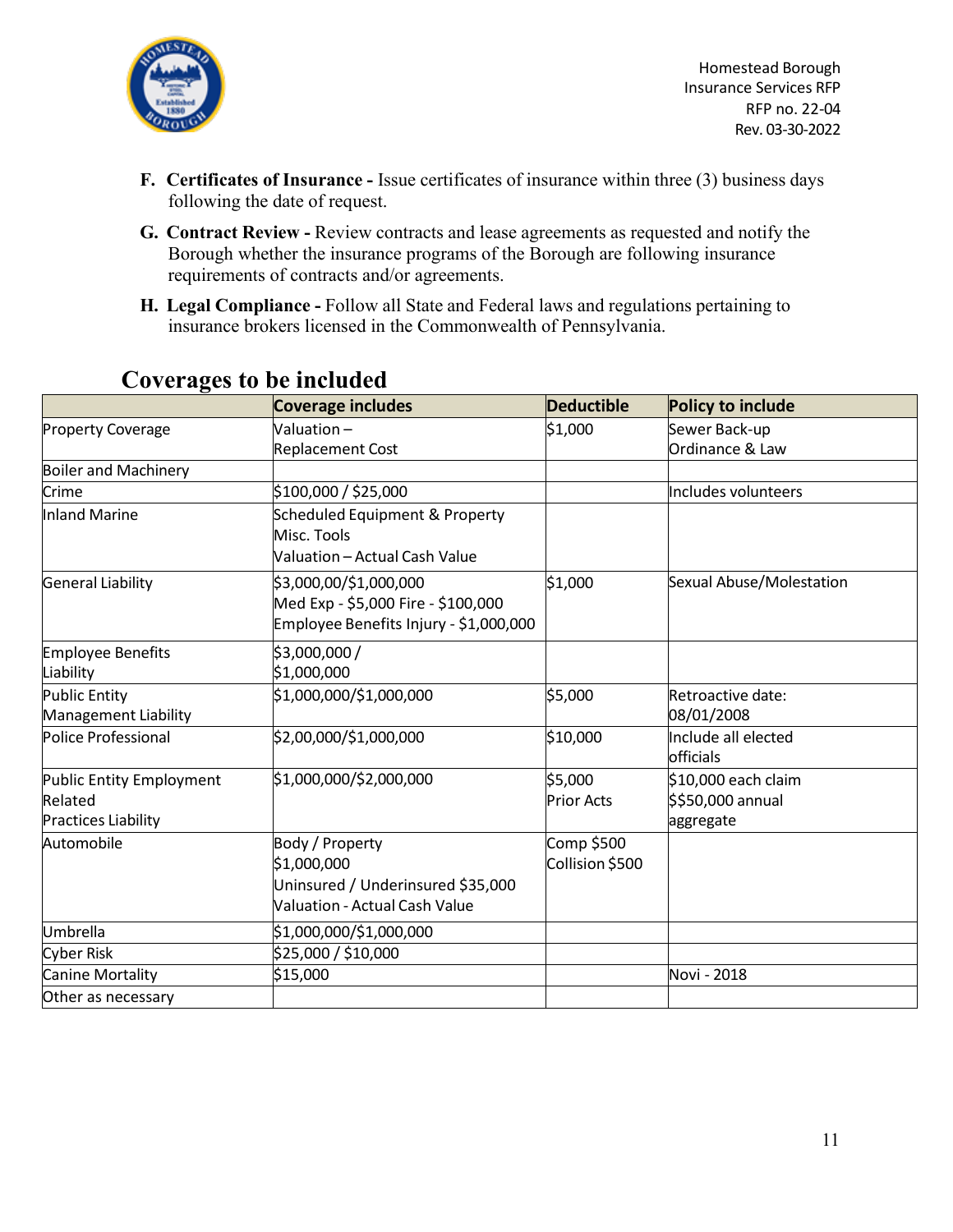

# <span id="page-11-0"></span>**APPENDIX**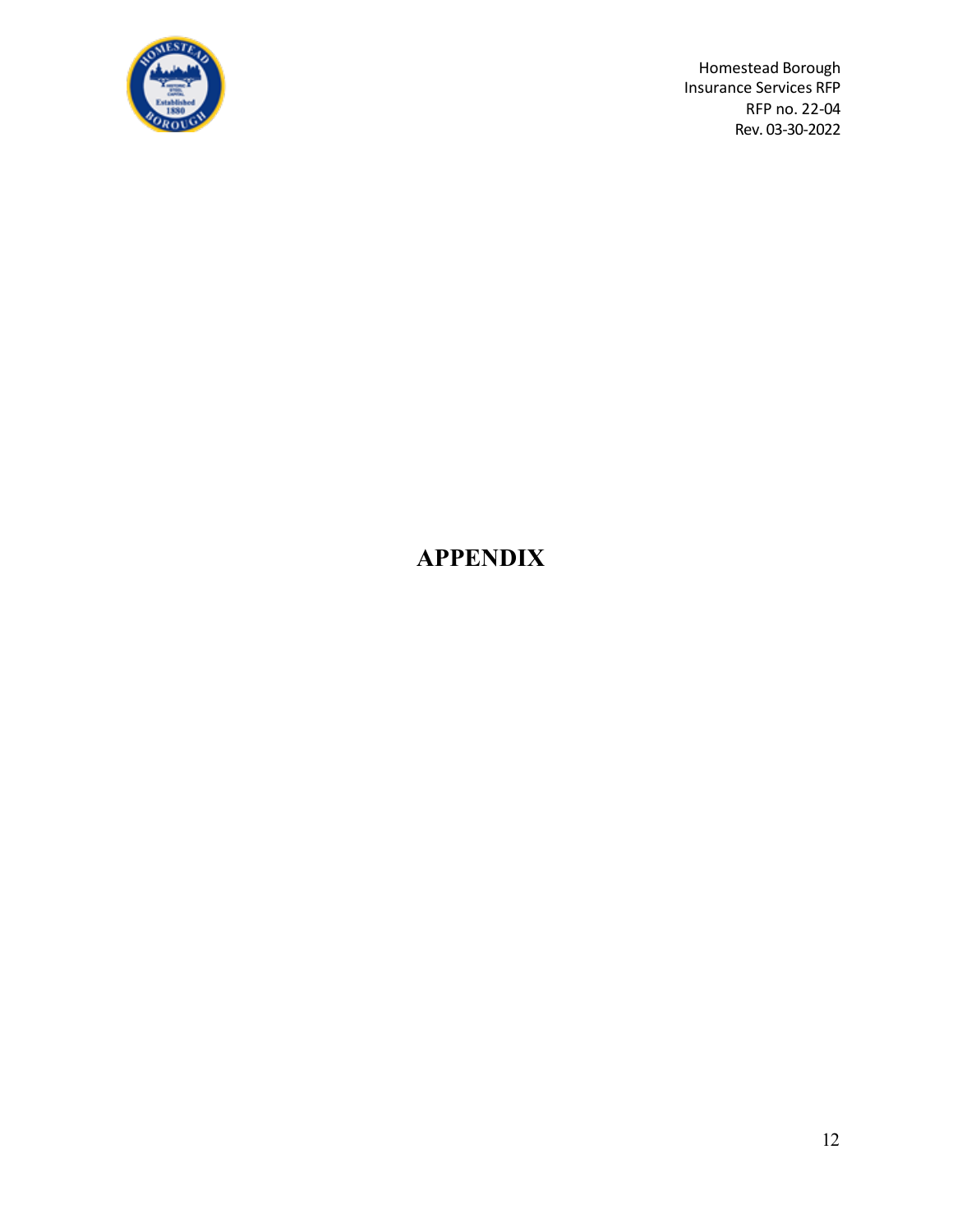

# <span id="page-12-0"></span>**Exhibit A: Vendor Application Form**

| <b>TYPE OF APPLICANT:</b>                                                                     | $\square$ NEW<br>□ CURRENT VENDOR |                                                                                                                        |
|-----------------------------------------------------------------------------------------------|-----------------------------------|------------------------------------------------------------------------------------------------------------------------|
|                                                                                               |                                   |                                                                                                                        |
|                                                                                               |                                   |                                                                                                                        |
|                                                                                               |                                   |                                                                                                                        |
|                                                                                               |                                   |                                                                                                                        |
|                                                                                               |                                   |                                                                                                                        |
|                                                                                               |                                   |                                                                                                                        |
|                                                                                               |                                   |                                                                                                                        |
|                                                                                               |                                   |                                                                                                                        |
| Is your business: (check one) $\Box$ NON PROFIT CORP $\Box$ FOR PROFIT CORP                   |                                   |                                                                                                                        |
|                                                                                               |                                   | Is your business: (check one) □ CORPORATION □ LIMITED LIABILITY PARTNERSHIP                                            |
|                                                                                               |                                   | $\Box$ INDIVIDUAL $\Box$ SOLE PROPRIETORSHIP $\Box$ PARTNERSHIP $\Box$ UNINCORP ASSOC.                                 |
|                                                                                               |                                   |                                                                                                                        |
| Names & Titles of Corporate Board Members                                                     |                                   |                                                                                                                        |
| (Also list Names & Titles of persons with written authorization/resolution to sign contracts) |                                   |                                                                                                                        |
| <u>Title</u><br>Name                                                                          |                                   | Phone                                                                                                                  |
|                                                                                               |                                   | <u> 1990 - Jacques Alexandro II, presidente al III-lea de la facta de la facta de la facta de la facta de la facta</u> |
|                                                                                               |                                   |                                                                                                                        |
|                                                                                               |                                   |                                                                                                                        |
|                                                                                               |                                   |                                                                                                                        |
|                                                                                               |                                   |                                                                                                                        |
|                                                                                               |                                   |                                                                                                                        |

(Please add other pages if necessary)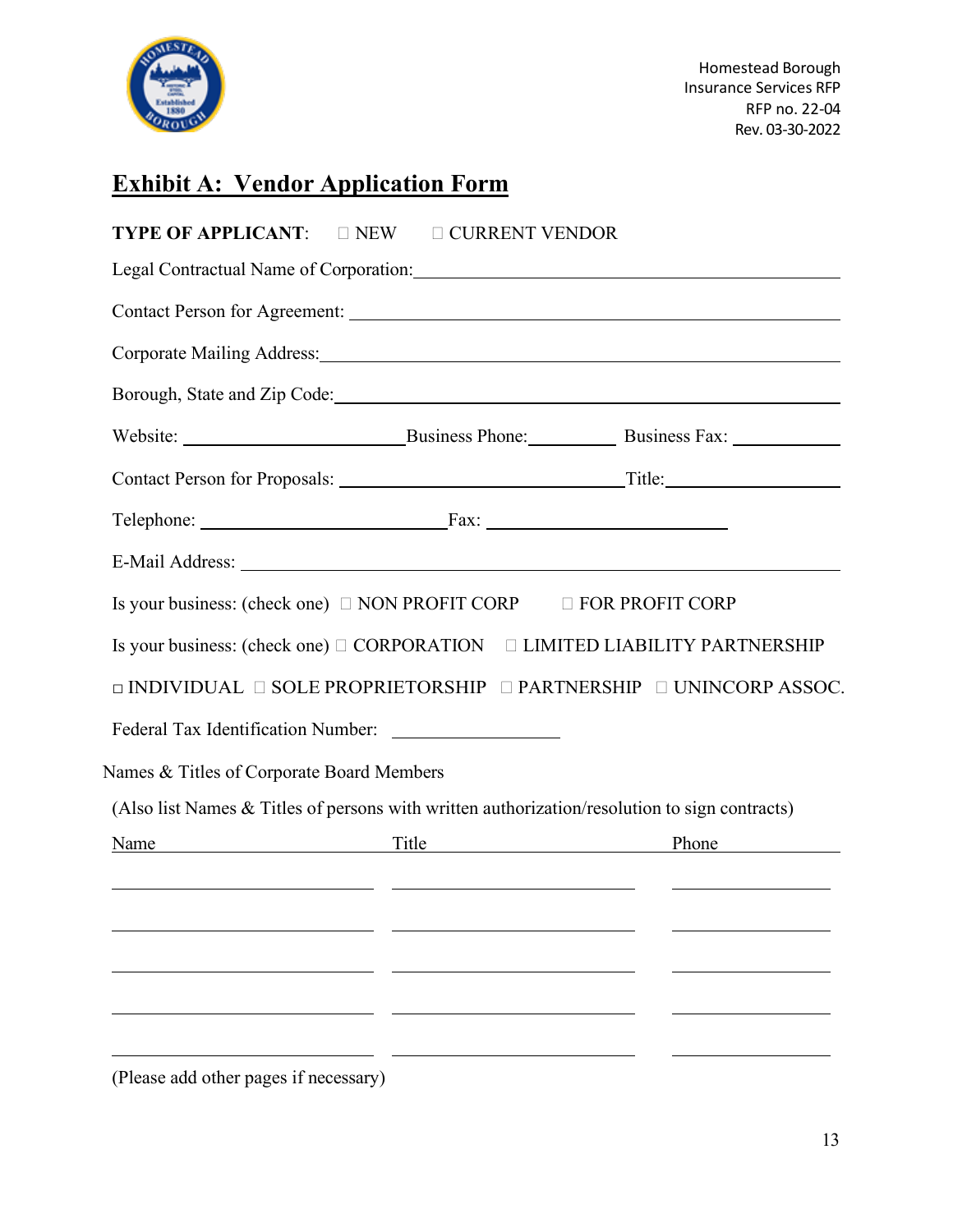

# <span id="page-13-0"></span>**Exhibit B: Ex-Parte Communications Form**

Please indicate by signing below one of the following two statements. **Only sign one statement.**

I certify that Proposer and Proposer's representatives have not had any communication with a Borough Councilmember concerning **RFP No. 22-04 INSURANCE BROKER SERVICES**  at any time after **January 9, 2022.**

**Signature Title**

**Printed Name**

**OR**

I certify that Proposer or Proposer's representatives have communicated after **January 9, 2022,**  with a Borough Councilmember concerning **RFP No. 22-04 INSURANCE BROKER SERVICES**. A copy of all such communications is attached to this form for public distribution.

**Signature Title** 

**Printed Name**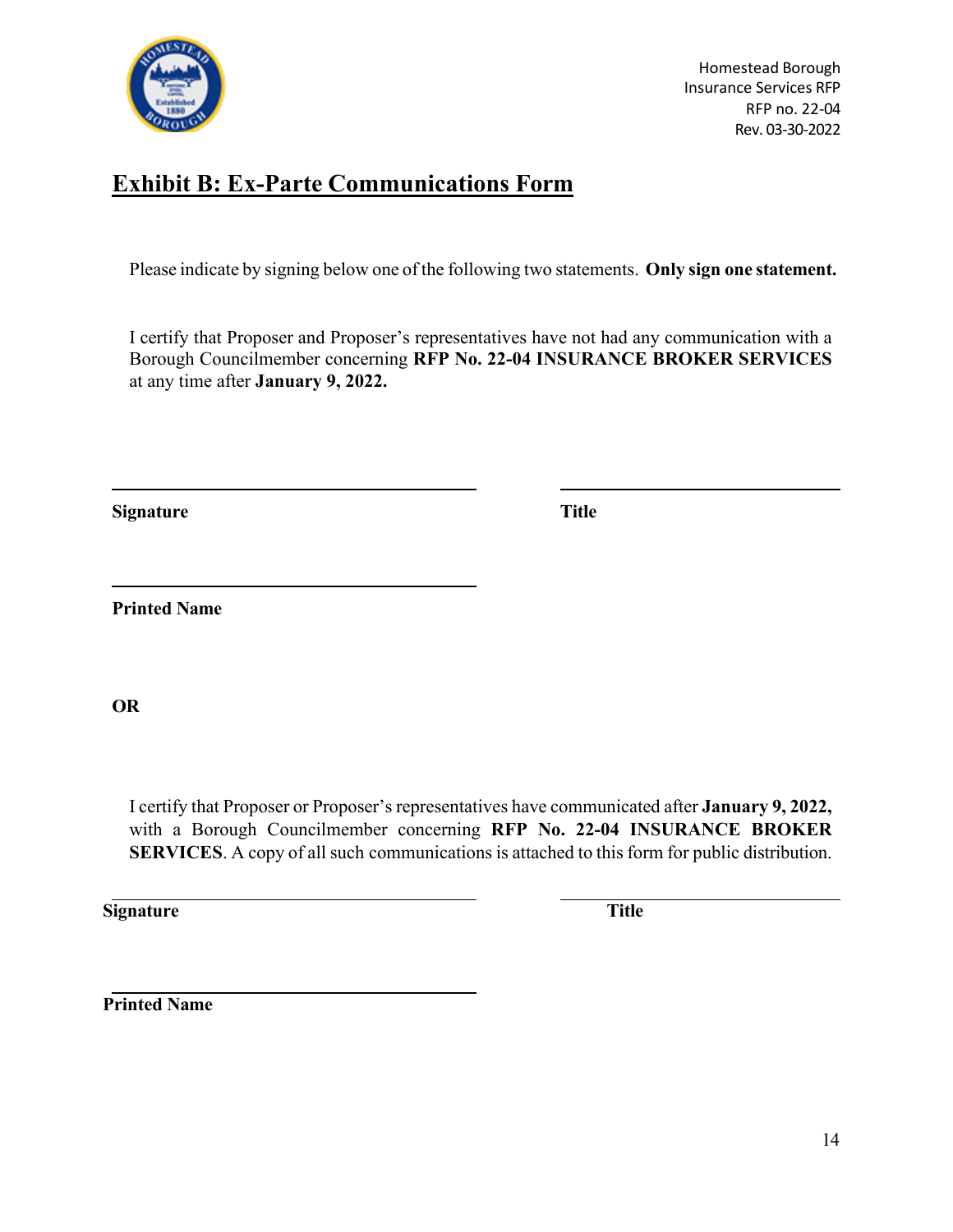

# <span id="page-14-0"></span>**Exhibit C: Disclosure of Government Positions**

Each Proposer shall disclose below whether any owner or employee of Contractor currently hold positions as elected or appointed officials, directors, officers, or employees of a governmental entity or held such positions in the past twelve months.

List below or state "None

| Name | Position | Entity |
|------|----------|--------|
|      |          |        |
|      |          |        |
|      |          |        |
|      |          |        |
|      |          |        |
|      |          |        |
|      |          |        |
|      |          |        |

(Please add other pages if necessary)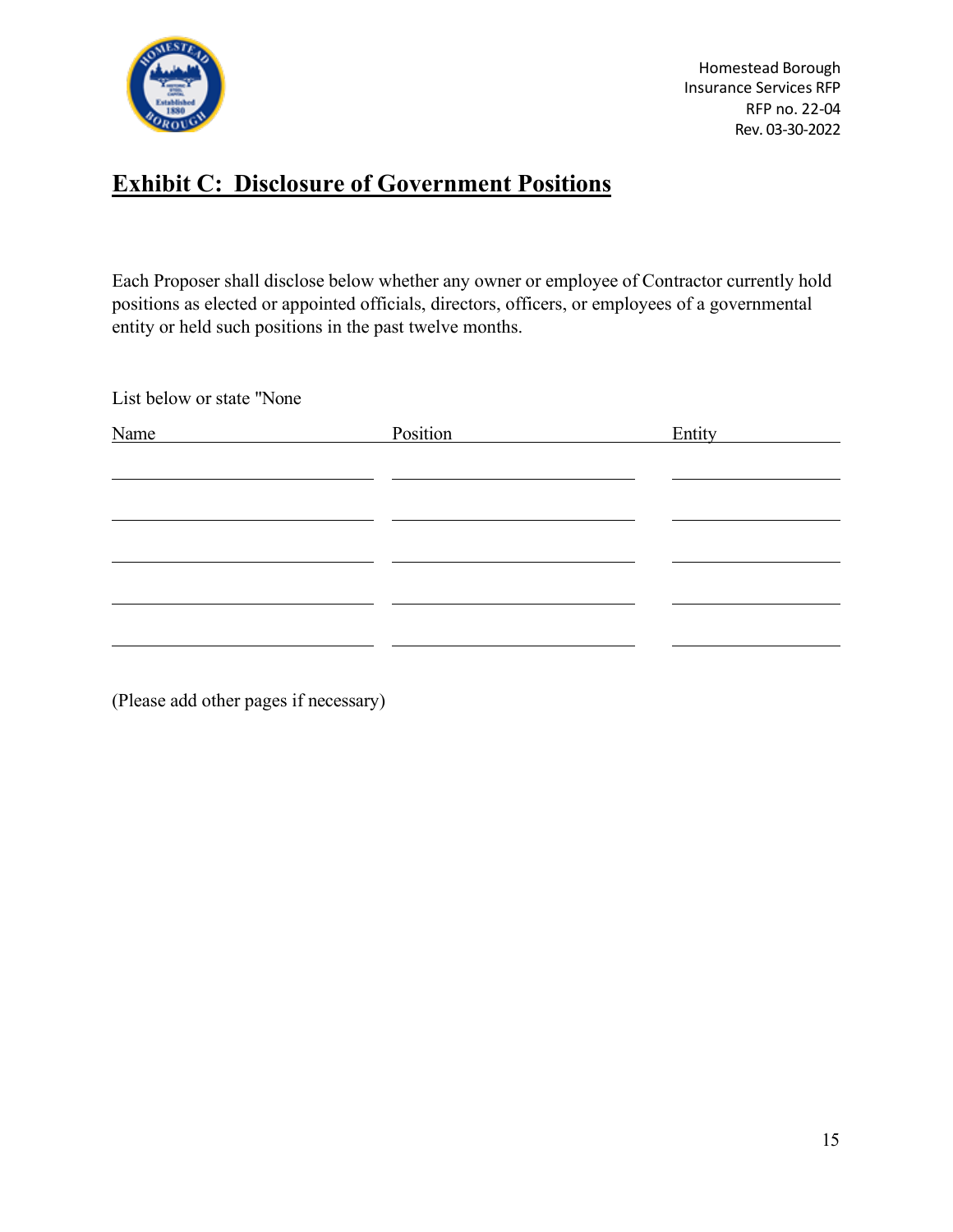

# <span id="page-15-0"></span>**Exhibit D: Disqualification Questionnaire**

The Contractor shall complete the following questionnaire:

Has the Contractor, any officer of the Contractor, or any employee of the Contractor who has proprietary interest in the Contractor, ever been disqualified, removed, or otherwise prevented from bidding on, or completing a federal, state, or local government project because of a violation of law or safety regulation?

**Yes No** 

If the answer is yes, explain the circumstances in the following space.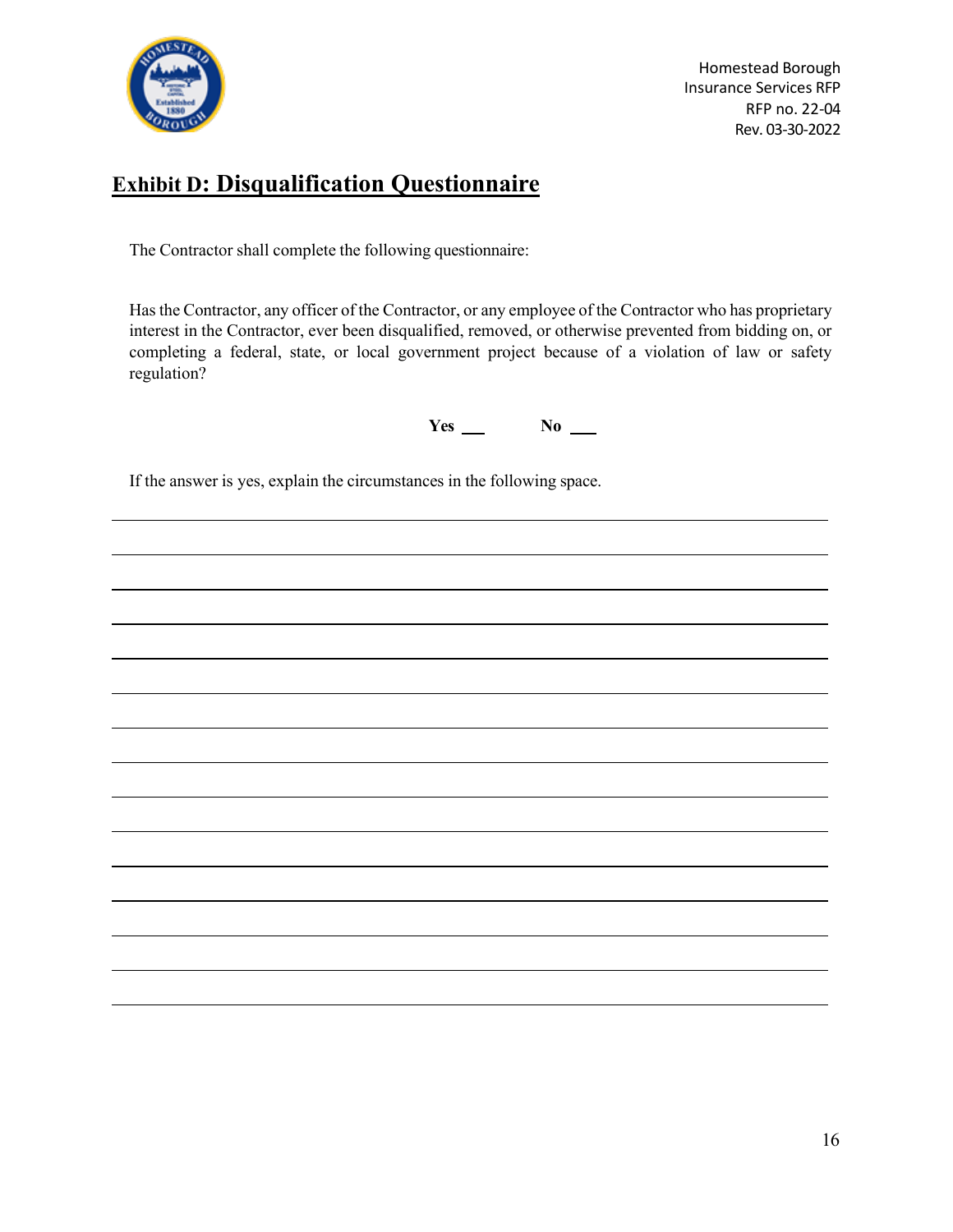

### <span id="page-16-0"></span>**Exhibit E: Company Profile and References**

| <b>Company Profile</b> |
|------------------------|
|------------------------|

Company Legal Name:

Company Legal Status (corporation, partnership, sole proprietor etc.):

Active licenses issued by the Pennsylvania State License Board:

Business Address:

Website Address:

| Telephone Number: | Fax Number: |
|-------------------|-------------|
|                   |             |

| Length of time the firm has been in business: |  |
|-----------------------------------------------|--|
|                                               |  |

Length of time at current location:

|  |  | Is your firm a sole proprietorship doing business under a different name: | Yes | No. |
|--|--|---------------------------------------------------------------------------|-----|-----|
|--|--|---------------------------------------------------------------------------|-----|-----|

|        | If yes, please indicate sole proprietor's name and the name you are doing business |
|--------|------------------------------------------------------------------------------------|
| under: |                                                                                    |

Is your firm incorporated: \_\_\_\_\_\_Yes \_\_\_\_\_\_No If yes, State of Incorporation: \_\_\_\_\_\_\_\_\_\_\_\_\_\_

Federal Taxpayer ID Number: \_\_\_\_\_\_\_\_\_\_\_

Regular business hours:

| Contact person in reference to this solicitation: |  |
|---------------------------------------------------|--|
|                                                   |  |

| Telephone Number: | Fax Number: |  |
|-------------------|-------------|--|
|-------------------|-------------|--|

Email Address: Contact person for accounts payable:

| Telephone Number: | Fax Number: |
|-------------------|-------------|

Email Address: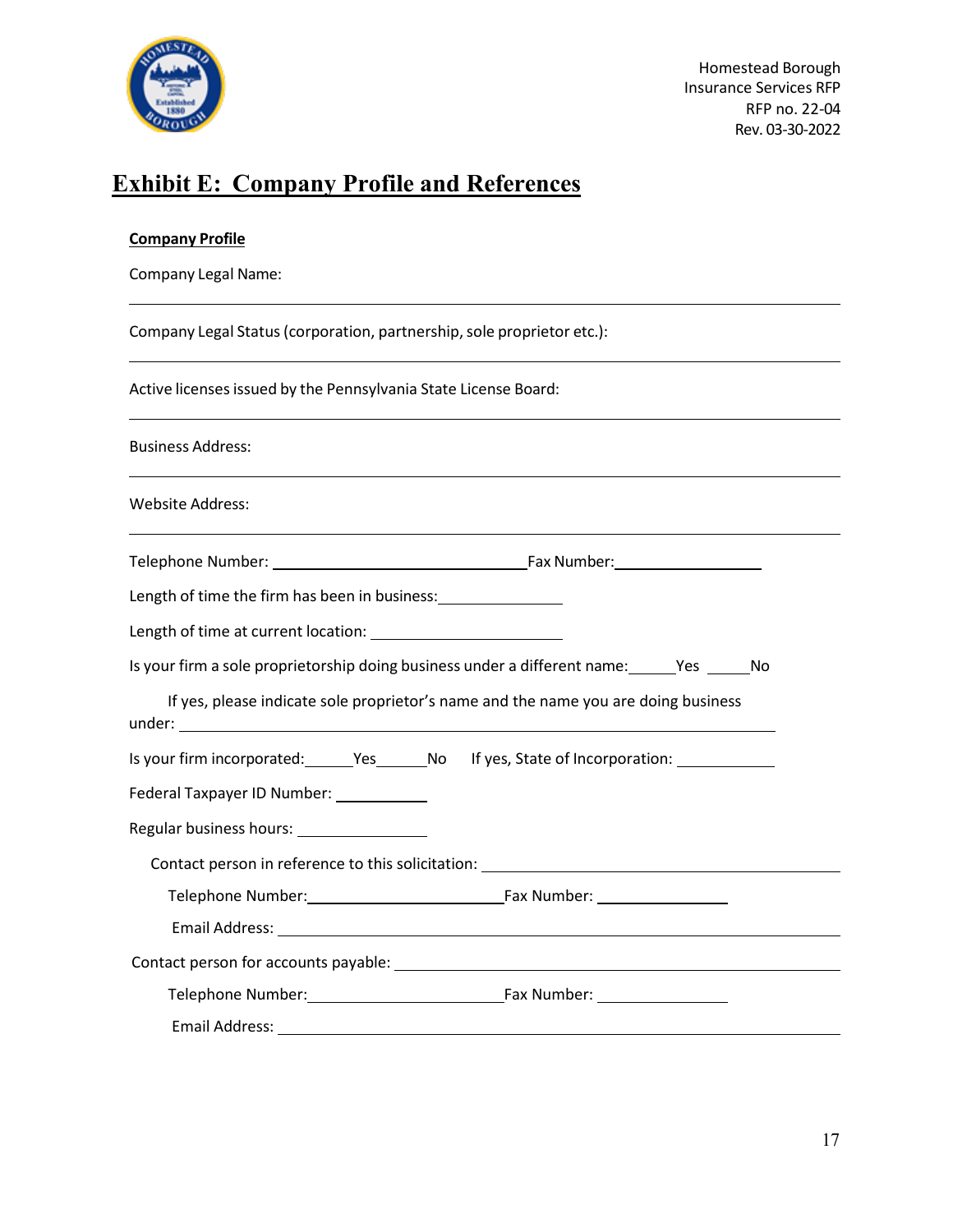

#### **(Continued)**

Submit the company names, addresses, telephone numbers, email, contact names, and brief contract descriptions of at least three (3) clients, preferably other municipalities for whom comparable projects have been completed or send letters from your references which include the requested information.

| Company Name: Company Name: Company Name: Company Name: Company Name: Company Name: Company Name: Company Name |
|----------------------------------------------------------------------------------------------------------------|
| Contact Name: Contract Amount:                                                                                 |
|                                                                                                                |
|                                                                                                                |
| Brief Contract Description: Later and Contract Description:                                                    |
|                                                                                                                |
|                                                                                                                |
| Contact Name: Contract Amount:                                                                                 |
|                                                                                                                |
|                                                                                                                |
| Brief Contract Description: Lawrence and Contract Description:                                                 |
|                                                                                                                |
| Telephone Number:                                                                                              |
| Contact Name: Contract Amount:                                                                                 |
|                                                                                                                |
|                                                                                                                |
|                                                                                                                |